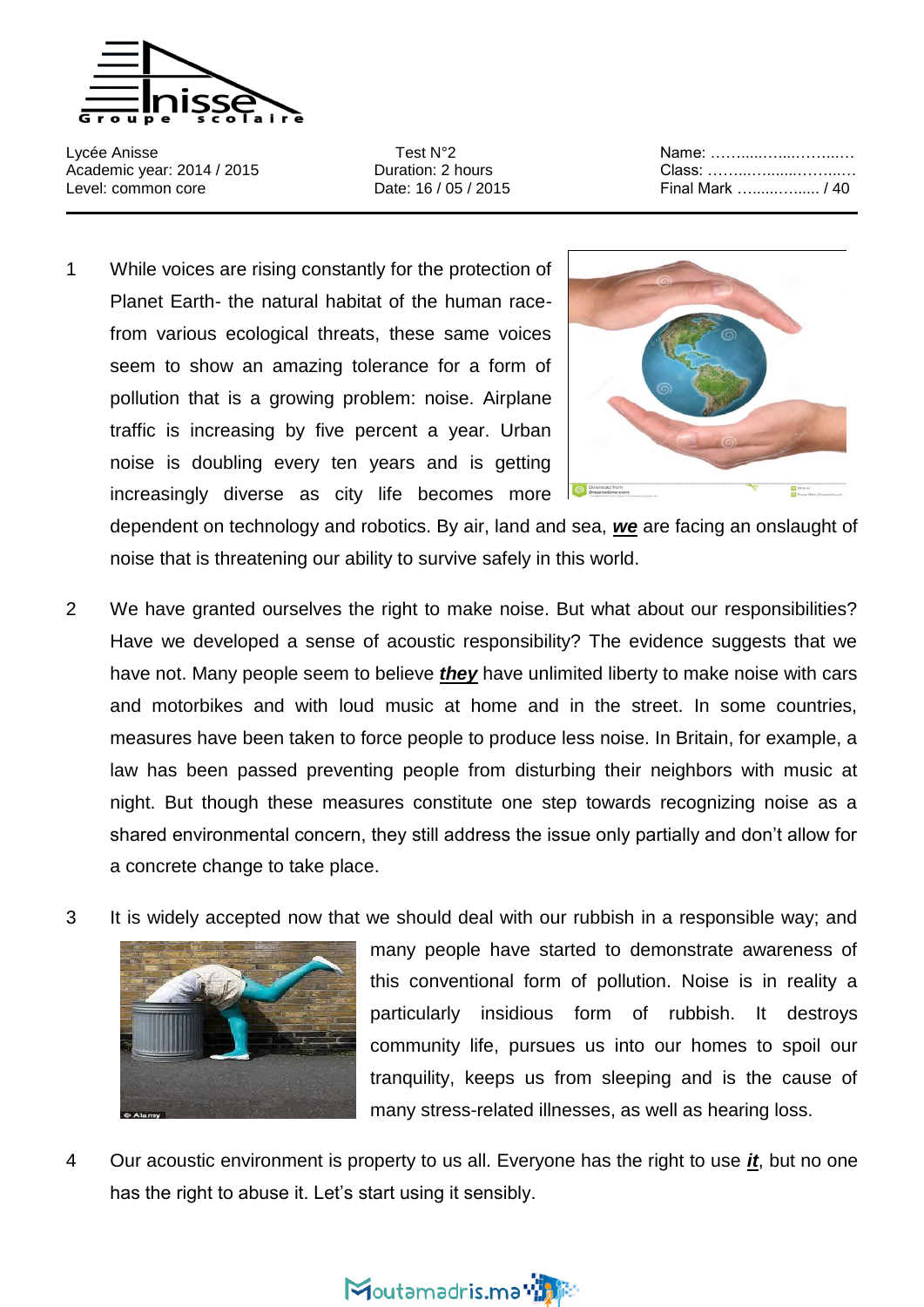| L              | <b>COMPREHENSION (15 POINTS)</b>                    |                                                                                   | {BASE ALL YOUR ANSWER ON THE TEXT}                                                                       |  |
|----------------|-----------------------------------------------------|-----------------------------------------------------------------------------------|----------------------------------------------------------------------------------------------------------|--|
| Α              |                                                     | Give a title to the text                                                          | (2pts)                                                                                                   |  |
| B              |                                                     | Answer the following questions:                                                   | $(2 \; pts)$                                                                                             |  |
| 1              |                                                     | Why is our world becoming more difficult to live in?                              |                                                                                                          |  |
|                |                                                     |                                                                                   |                                                                                                          |  |
| 2              |                                                     | How can noise affect our lives?                                                   |                                                                                                          |  |
| С              |                                                     | Are these sentences true or false? Justify.                                       | (2 <i>pts</i> )                                                                                          |  |
| 1              | forms of pollution.                                 |                                                                                   | Nowadays, people seem to be as concerned with acoustic pollution as they are with the other conventional |  |
| 2              |                                                     | British law protects people from all forms of acoustic pollution.                 |                                                                                                          |  |
| D              |                                                     | Choose the right answer from the list given.                                      | $(2 \; pts)$                                                                                             |  |
| 1              | The level of noise produced in towns and cities:    |                                                                                   |                                                                                                          |  |
| 1              | is less greater after every 10 years.               |                                                                                   |                                                                                                          |  |
| 2              | is twice as high now as it will be after ten years. |                                                                                   |                                                                                                          |  |
| 3              | is twice as high now as ten years ago.              |                                                                                   |                                                                                                          |  |
| 2              |                                                     | Many people think that                                                            |                                                                                                          |  |
| 1              |                                                     | they have the right to use motorcycles and cars noisily.                          |                                                                                                          |  |
| $\overline{c}$ | motorcycles and cars are not noisy.                 |                                                                                   |                                                                                                          |  |
| 3              | motorcycles and cars are disturbing.                |                                                                                   |                                                                                                          |  |
| E              | What do the underlined words refer to?              |                                                                                   | (3 <sub>p</sub> ts)                                                                                      |  |
| 1              | $we$                                                |                                                                                   |                                                                                                          |  |
| $\overline{c}$ | they                                                |                                                                                   |                                                                                                          |  |
| 3              | <u>it</u>                                           |                                                                                   |                                                                                                          |  |
| F              |                                                     | Find in the text words or expressions that mean the same as:<br>$(4 \text{ pts})$ |                                                                                                          |  |
| 1              | strong attack                                       |                                                                                   |                                                                                                          |  |
| $\overline{2}$ | dangerous                                           |                                                                                   |                                                                                                          |  |
| 3              |                                                     |                                                                                   |                                                                                                          |  |
| 4              |                                                     |                                                                                   |                                                                                                          |  |

# Moutamadris.ma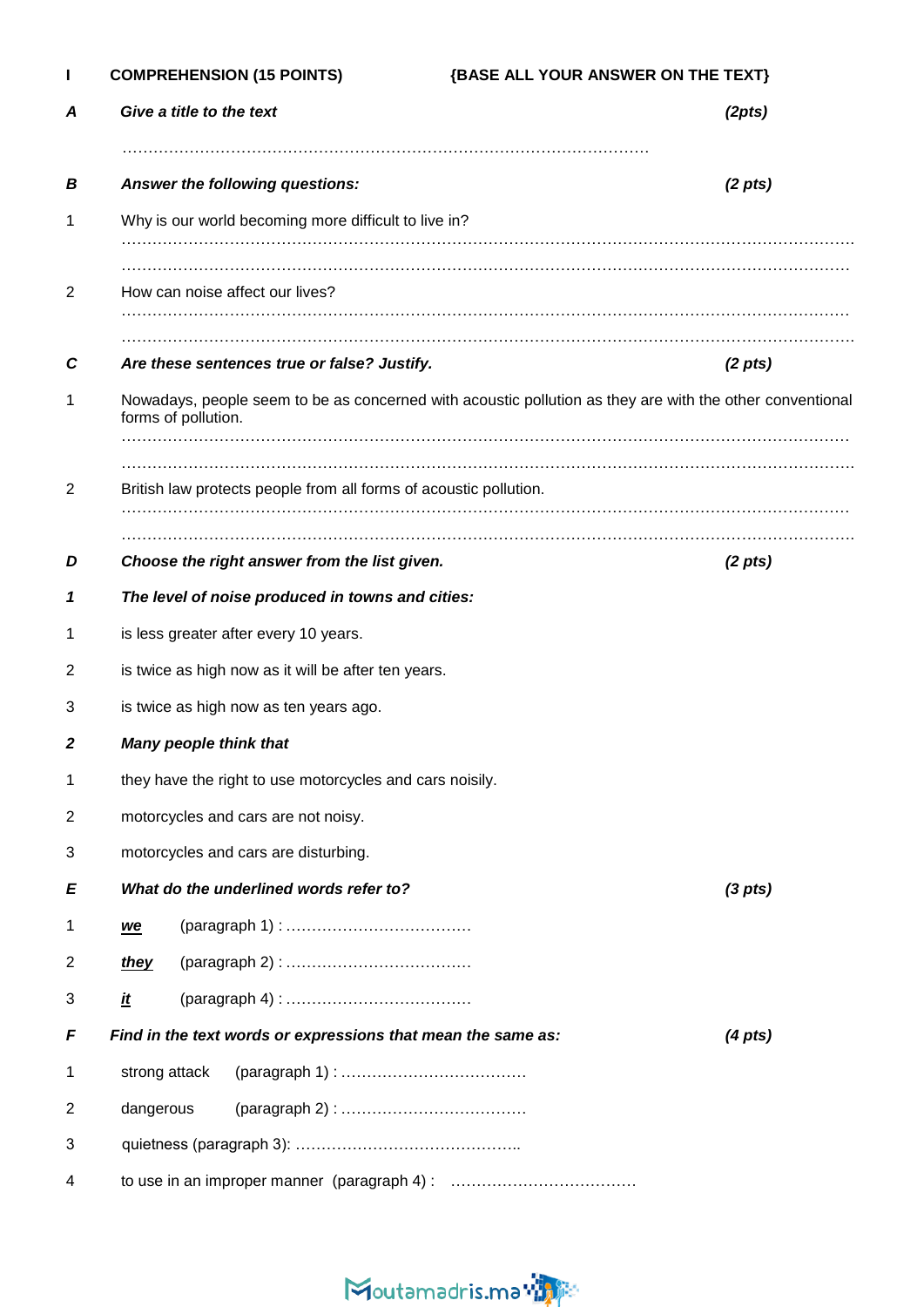## **II LANGUAGE (15 POINTS)**

#### *A- Complete the following sentences with the appropriate modals. (3pts)*

- *1.* Bill almost …………………………make his class presentation last semester because he was so nervous. *( can't / mustn't / couldn't)*
- *2.* I …………………….……practice the waltz last weekend because I hurt my ankle. *(wasn't able to / could / had to)*
- *3.* Children under 12 …….……………………swim without an adult. *( don't have to / mustn't / must)*

#### *B- Put the verbs in the brackets in the correct tenses. (3pts)*

- 1. If I find your passport, I……………..……………(telephone) you at once.
- 2. If he …………………….……(work) more slowly, he wouldn't make so many mistakes.
- 3. The whole machine …….……………………(fall) to pieces if you removed that screw.

## *C- Underline the correct answer (4pts)*

- 1. It will take me *a little / a few* time, but I'm sure everyone will learn how to use the new software eventually.
- 2. I waited for *a few / either* minutes and then I tried to call him again.
- 3. *Neither / None* of the supermarkets was open.
- 4. Emma and Megan *both / either* went to the party. They really enjoyed it.

## *D- Complete the sentences with the appropriate words from the box. (3pts)*

*typical – sales – refund – currency – bargains – shooting*

- 1. I thought he might want a ………………………on his unused laptop.
- 2. On a clear moonless night one person may count eight or ten ………………………stars in an hour.
- 3. You can get lots of good ………………………at Second Hand City. This shirt only cost me \$4.
- 4. European countries now share a common ………………………known as the euro.
- 5. The teenager was dressed in the ………………………adolescent rebel uniform of blue jeans and leather jacket.
- 6. The city continued to be the largest primary fur market of the world, with ………………………of \$27,200,000 in 1920.

## *E- Use the words in capitals at the end of each sentence to make words which fit in the space. (2pts)*

- 1. Investing in the stock market is a very ………………………way to try to make money. *RISK*
- 2. In Italy, steam from active volcanoes supplies heat and power to ………………………area. *SURROUND* 3. ………………………on second-class mail was charged according to distance. *POST*
- 4. There is ………………………that pollution of the world's ocean is increasing. *EVIDENT*